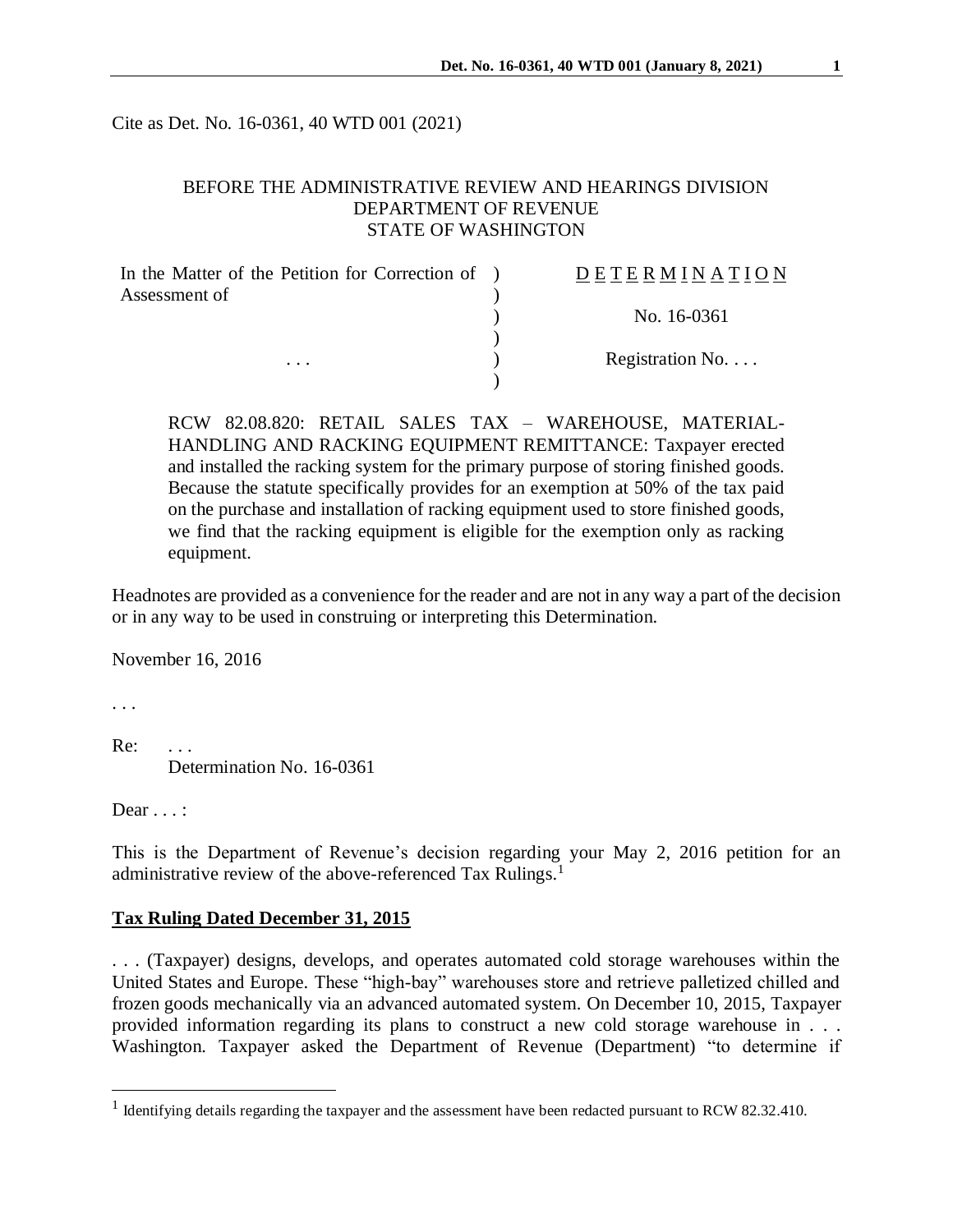[Taxpayer] qualifies for the warehouse exemption remittance for retail sales tax purposes pursuant to RCW 82.08.820," and, if so, "to confirm the application of the exemption to each item shown in the proposed investment budget attached to the Ruling request as Exhibit A."

The Department's Taxpayer Information and Education (TI&E) unit of the Taxpayer Services Division responded on December 31, 2015. The pertinent information Taxpayer provided TI&E can be summarized as follows:

Taxpayer will be constructing an automated cold storage warehouse in . . . Washington where it will store customers' goods in a temperature controlled environment. This warehouse will exceed 275,000 square feet. Sixty percent of the structure will consist of a high-bay storage area (that will reach about 131 feet high) where customers goods will be stored. The warehouse will have an automated storage and retrieval system. Forklifts and automated systems will be used to load and unload palletized goods to and from trucks transporting such goods. Material handling equipment such as conveyors and automated cranes will be used to transport the goods to and from the high-bay storage area. The rest of the warehouse will include a picking area for replacing or rewrapping damaged packages or pallets, and offices.

Based on this information and a more detailed list of the various categories of expenditures identified on its "Exhibit A" (attached to the request), the Tax Ruling determined that Taxpayer qualifies for the warehouse retail sales tax remittance exemption pursuant to RCW 82.08.820. The Tax Ruling specifically addressed each category of expenditures on the list. It also determined that certain costs would not qualify because the activities are not generally subject to retail sales tax.<sup>2</sup>

TI&E found Taxpayer would be entitled to 100% remittance of retail sales tax paid on costs for building the warehouse (e.g., construction costs, including labor and materials) and 50% of the retail sales tax paid on its purchases and installing of material-handling equipment and racking equipment (including labor and services provided in respect to the equipment and certain software).

Taxpayer believed that the racking system should have been included in the construction costs but the Ruling concluded that the racks did not qualify for the 100% remittance for construction costs regardless that the equipment is attached to the building because "the racks are primarily used to store finished goods."

# **Tax Ruling Dated March 16, 2016**

On March 1, 2016, Taxpayer filed a request for reconsideration of the Tax Ruling's conclusion that the racking system would be entitled to only 50% remittance under the statute. Taxpayer explained that "its primary reason for requesting reconsideration is to better understand the basis for the Department's conclusion regarding the warehouse exemption remittance percentage of the high-bay racking and to provide the Department with clarified facts as they relate to this conclusion."

 $\overline{a}$  $2$ ...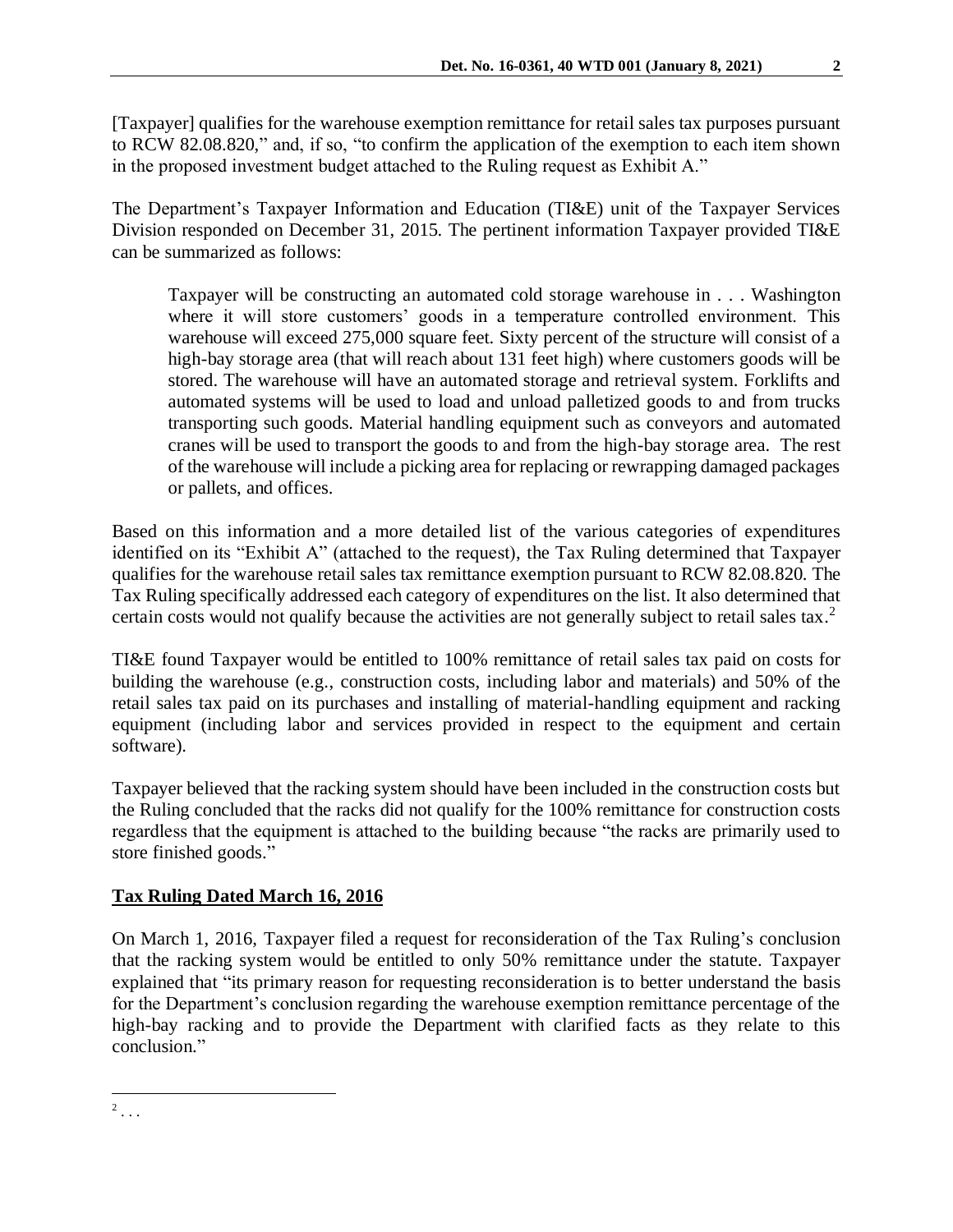Taxpayer asserted that "the primary use of the high-bay racking is to provide the internal steel structure of the warehouse that supports the entire building, similar to the traditional I-beam framework that supports most commercial buildings." Taxpayer explained its assertions, in pertinent part, as follows:

The racking is specifically engineered to withstand seismic and wind forces and to bear the weight of the walls and roof of the warehouse. … [I]t becomes the structure of the building, and replaces the internal steel framework that would otherwise be erected. … Other than the high-bay racking, there literally is no support structure for the building.

Taxpayer stated that, according to its engineers, only about 5% of the racking system could be removed without "critically weakening" the building. Therefore, according to Taxpayer, the costs for erecting the racking system should be included in the construction costs and should qualify for a 100% remittance on the racking system.

As Taxpayer took issue only with the portion of the previous ruling concerning the amount of the refund (i.e., remittance) available to Taxpayer on the high-bay racking system, TI&E's Tax Ruling of March 16, 2016, addressed only that portion of the previous Tax Ruling. Citing the applicable statutory authority, RCW 82.08.820(2)(g), defining "material handling and racking equipment," TI&E affirmed its previous ruling, concluding:

The high-bay racking system does not qualify as part of the construction cost of the new facility; therefore, it is only eligible for the 50 percent refund program as qualifying material-handling equipment and racking equipment.

In reaching this conclusion, the Tax Ruling recognized that the racking equipment serves both a building support purpose and a storage purpose. However, it found that the building support purpose is not the main function of the racking equipment for purposes of the exemption. The Tax Ruling explained that "the building support function seems incidental to the racking equipment. The fact that the exterior walls can be attached directly to the racking equipment is efficient, but not necessary." The Tax Ruling concluded that the primary purpose for, and use of, the racking equipment "is to store finished goods in a very efficient, stacked process."

### **The Petition for Review of the Tax Rulings**

Taxpayer petitioned the Department's Administrative Review and Hearings Division (ARHD) for a determination that the racking system qualifies for 100% retail sales tax remittance under RCW 82.08.820, as the installation of the racking system is integral to the construction of the warehouse. There is no dispute as to the facts and information upon which the TI&E Tax Rulings' conclusions were based. On Review, Taxpayer provided much the same information regarding the building of the warehouse and the use and purpose of the racking system.

We summarize the relevant facts as follows:

Taxpayer specializes in the design, development, and operation of automated cold storage warehouses. These high-bay warehouses store and retrieve palletized chilled and frozen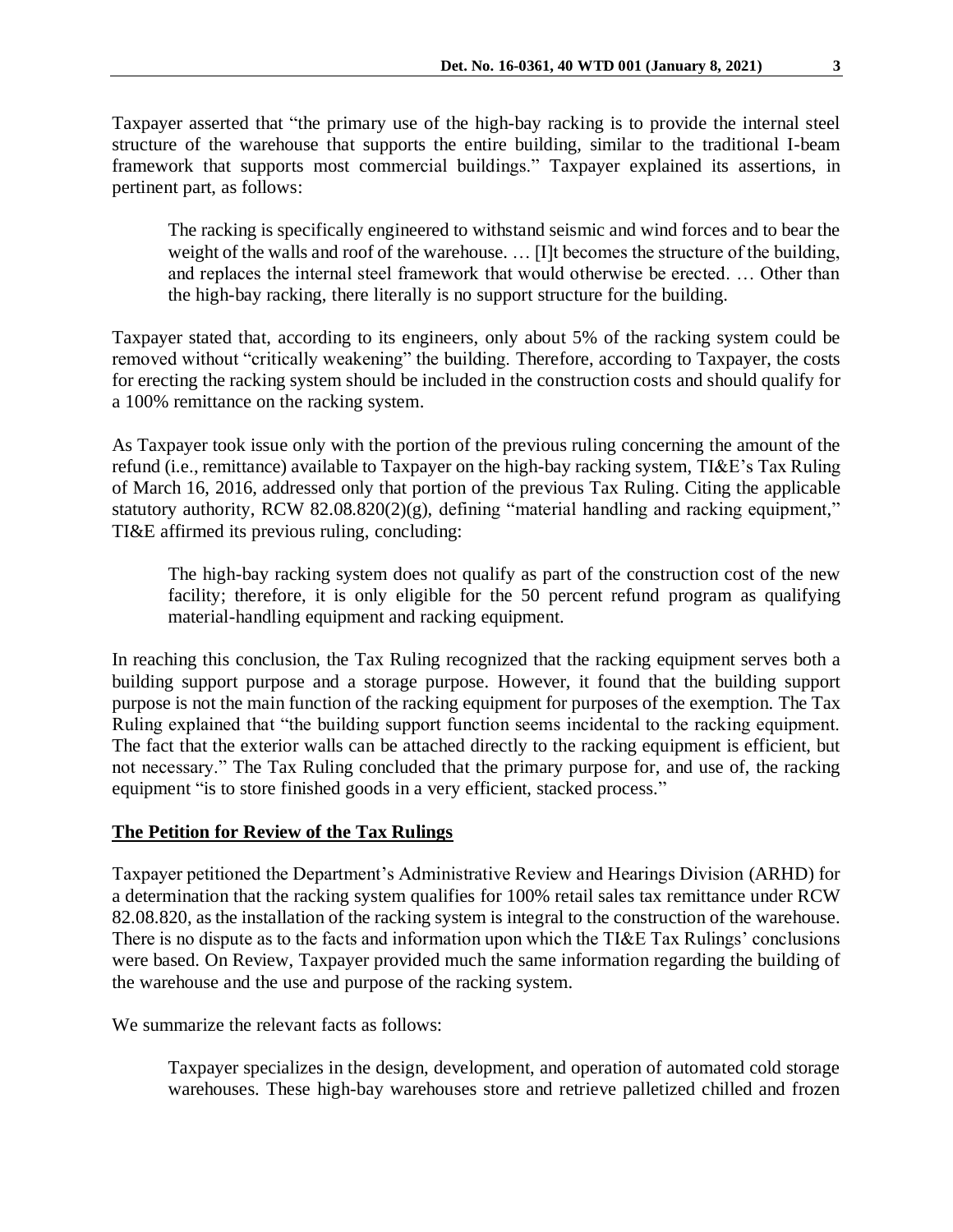goods mechanically via an advanced automated system. Taxpayer is planning to construct an automated cold storage warehouse in [Washington] where it will store goods for clients in the temperature controlled warehouse and charge warehousing fees for this service. Fees will be itemized and will include, for example, fees for each pallet stored, each pallet retrieved, and each pallet that needs to be re-wrapped with plastic. The average pallet of goods will stay in the cold storage warehouse for approximately four months. The warehouse will exceed 275,000 square feet when completed.

These high-bay warehouses are designed so that the high-bay racking is the internal steel structure of the warehouse that supports the entire building, similar to the traditional Ibeam framework that supports most commercial buildings. The high-bay racking is specifically engineered to withstand seismic and wind forces and to bear the weight of the walls and roof of the warehouse. Once the warehouse is complete, pallets will be stacked and stored on the high-bay racking.

## **ARHD Decision**

RCW 82.08.020 imposes a retail sales tax on sales in Washington of tangible personal property unless there is an exemption. RCW 82.08.820 provides that "wholesalers or third-party warehousers" who own or operate a warehouse that is at least 200,000<sup>3</sup> square feet and that stores finished goods may qualify for a retail sales tax exemption in the form of a remittance or payment from the Department. A qualified wholesaler or warehouser may claim 100% of the tax paid on the eligible construction costs of a qualified warehouse from the state's portion of the retail sales or use tax (6.5%) and a 50% exemption from the state's portion of the retail sales or use tax paid on the purchase and installation of material-handling and racking equipment. (RCW  $82.08.820(3)(a).<sup>4</sup>$ 

At issue is whether the term racking equipment as used in the statutory exemption includes Taxpayer's racking system, which both provides the physical support for the building and stores finished goods. The fundamental objective in statutory interpretation is to ascertain and carry out the legislature's intent. See *Port of Seattle v. Dep't of Revenue,* 101 Wn. App. 106, 111-112 (2000) where the court noted:

To determine legislative intent, we look first to the language of the statute. Undefined statutory terms are given their usual and ordinary meaning. Each provision of the statute should be read in relation to the other provisions, and the statute should be construed as a whole. In ascertaining the meaning of a particular word as used in a statute, a court must consider both the statute's subject matter and the context in which the word is used. Further, while tax statutes generally are interpreted in favor of the taxpayer, exemption statutes are construed strictly against the taxpayer, and the taxpayer has the burden of establishing any exemption.

 $\frac{3}{3}$ ...

<sup>4</sup> Taxpayers should note that pursuant to RCW 82.08.820(4) Warehouses … and material-handling equipment and racking equipment for which an exemption, credit, or deferral has been or is being received under chapter 82.60, 82.62, or 82.63 RCW or RCW 82.08.02565 or 82.12.02565 are not eligible for any remittance under this section.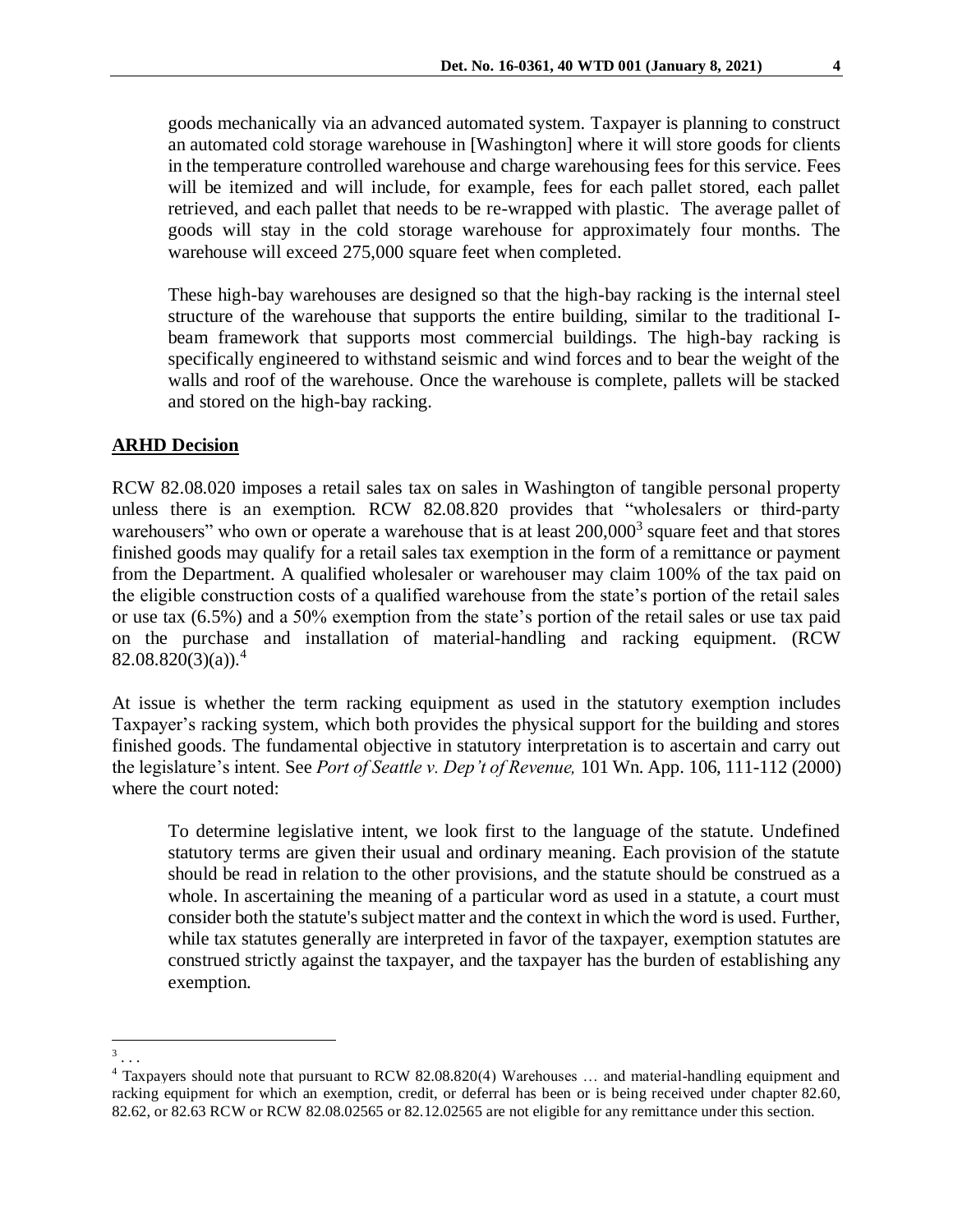. . .

. . . Because the warehouse tax incentive is an exemption statute, we must construe the statute strictly but fairly against the taxpayer. *Port of Seattle, supra.* Here the statute provides for a remittance (refund) of retail sales tax paid on the costs for constructing a warehouse. It defines "construction" as meaning the actual construction of a warehouse that did not exist before the construction began. RCW 82.08.820(2)(b). The term "warehouse" is defined in RCW 82.08.820(2)(l), in pertinent part, as meaning:

[A]n enclosed building or structure in which finished goods are stored. A warehouse building or structure may have more than one storage room and more than one floor. Office space, lunchrooms, restrooms, and other space within the warehouse and necessary for the operation of the warehouse are considered part of the warehouse as are loading docks and other such space attached to the building and used for handling of finished goods. …

The term "building" is not defined and therefore is given its usual and ordinary meaning. The ordinary meaning of the term "building" includes, but not is not limited to, walls, roof, floors, doors, and windows, even if specially designed or unique. See ETA 3124.2009; Det. No. 01-007, 20 WTD 214 (2001). Thus, for the construction costs of building the warehouse, Taxpayer qualifies for the 100% retail sales tax remittance incentive.

RCW 82.08.820 also provides for an exemption specifically for "material-handling equipment and racking equipment" that is distinctly different from the construction costs exemption. Retail sales tax paid on the purchase of material-handling and racking equipment, as well as "labor and services rendered in respect to installing, repairing, cleaning, altering, or improving the equipment" qualifies for the exemption. RCW 82.08.820(1)(a). The term "material handling equipment and racking equipment" is defined in RCW  $82.08.820(2)(g)$ , as follows:

Material-handling equipment and racking equipment" means equipment in a warehouse … that is primarily used to handle, store, organize, convey, package, or repackage finished goods. …The term does not include equipment in offices, lunchrooms, restrooms, and other like space, within a warehouse …, or equipment used for nonwarehousing purposes. "Material-handling equipment" includes but is not limited to: Conveyers, carousels, lifts, positioners, pick-up-and-place units, cranes, hoists, mechanical arms, and robots; mechanized systems, including containers that are an integral part of the system, whose purpose is to lift or move tangible personal property; and automated handling, storage, and retrieval systems, including computers that control them, whose purpose is to lift or move tangible personal property; and forklifts and other off-the-road vehicles that are used to lift or move tangible personal property and that cannot be operated legally on roads and streets. "Racking equipment" includes, but is not limited to, conveying systems, chutes, shelves, racks, bins, drawers, pallets, and other containers and storage devices that form a necessary part of the storage system; … (Emphasis ours).

Under the statute, "material-handling and racking equipment" is defined as "equipment in a warehouse." Although the terms "material-handling equipment" and "racking equipment" are